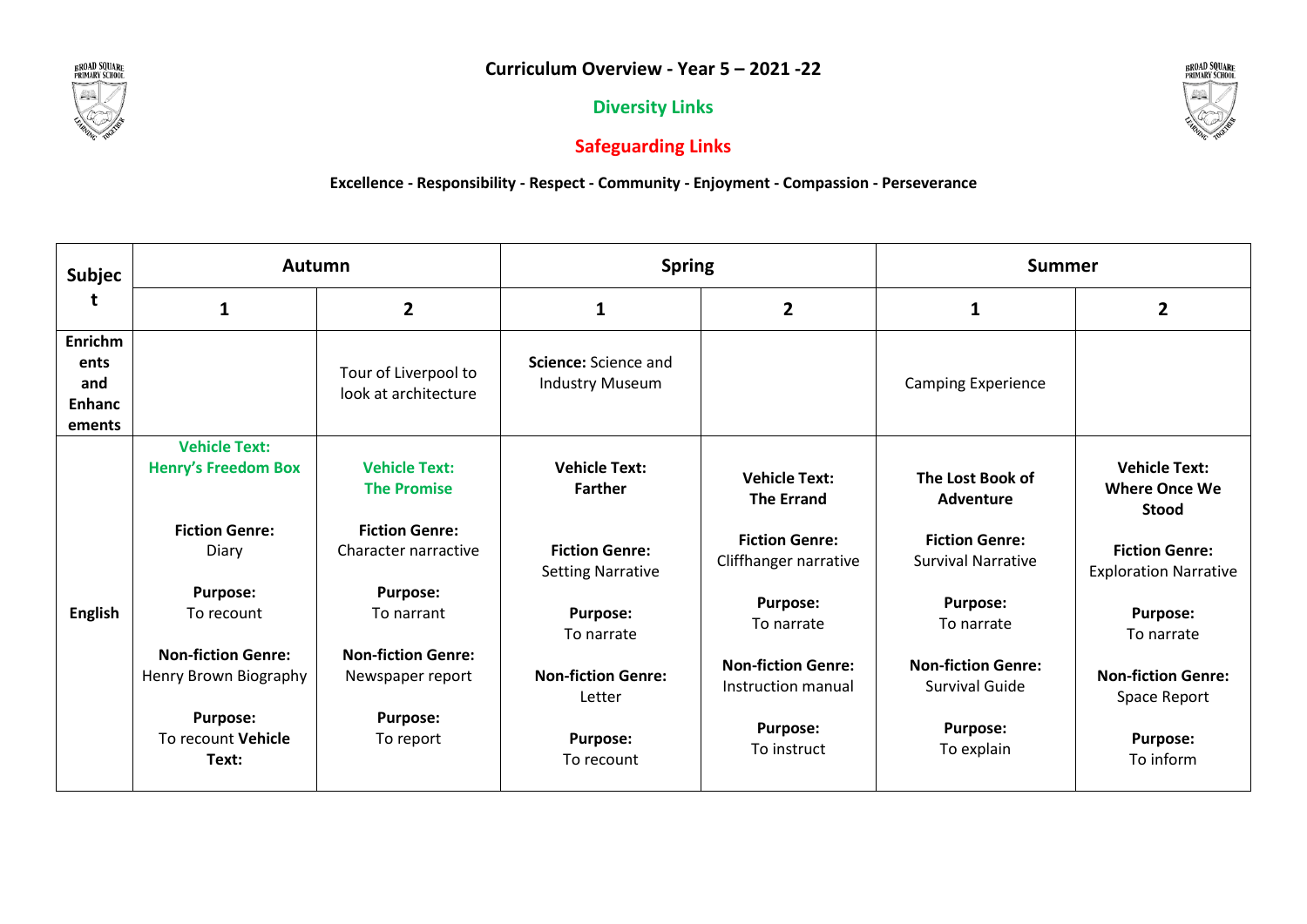| <b>SPaG</b>  | Use a range of<br>punctuation when<br>writing sentences<br>including: capital<br>letters, full stops,<br>exclamation marks,<br>commas for lists<br>Use bullet points, sub<br>headings, numbers and<br>captions<br>Use paragraphs to<br>organise ideas<br>Apostrophe for<br>contraction<br>3 spelling lessons each<br>week                            | Use apostrophes for<br>possession and<br>contraction<br>Use a range of<br>punctuation when<br>writing sentences<br>including: capital<br>letters, full stops,<br>exclamation marks,<br>commas for lists<br>Use bullet points, sub<br>headings, numbers and<br>captions<br>Use paragraphs to<br>organise ideas<br>3 spelling lessons each<br>week   | Develop use of noun<br>phrases<br>Use fronted adverbials<br>Use a range of<br>punctuation<br>Consider carefully the<br>choice of vocabulary for<br>intended effect<br>Understand and use<br>grammatical terms for<br>determiners, verbs,<br>adverbs, pronoun<br>Develop use of speech<br>punctuation<br>Use paragraphs<br>3 spelling lessons each<br>week                        | Use a range of<br>punctuation when<br>writing sentences<br>including: capital<br>letters, full stops,<br>exclamation marks,<br>commas for lists<br>Use bullet points, sub<br>headings, numbers<br>and captions<br>Use paragraphs to<br>organise ideas<br>3 spelling lessons each<br>week                                              | Develop use of noun<br>phrases<br>Use fronted adverbials<br>Use a range of<br>punctuation<br>Consider carefully the<br>choice of vocabulary for<br>intended effect<br>Understand and use<br>grammatical terms for<br>determiners, verbs,<br>adverbs, pronoun<br>Develop use of speech<br>punctuation<br>Use paragraphs<br>Relative clauses<br>More advanced<br>punctuation<br>3 spelling lessons each<br>week          | Develop use of noun<br>phrases<br>Use fronted adverbials<br>Use a range of<br>punctuation<br>Consider carefully the<br>choice of vocabulary<br>for intended effect<br>Understand and use<br>grammatical terms for<br>determiners, verbs,<br>adverbs, pronoun<br>Develop use of speech<br>punctuation<br>Use paragraphs to<br>structure writing<br>showing a change in<br>time.<br>3 spelling lessons each<br>week |
|--------------|------------------------------------------------------------------------------------------------------------------------------------------------------------------------------------------------------------------------------------------------------------------------------------------------------------------------------------------------------|----------------------------------------------------------------------------------------------------------------------------------------------------------------------------------------------------------------------------------------------------------------------------------------------------------------------------------------------------|----------------------------------------------------------------------------------------------------------------------------------------------------------------------------------------------------------------------------------------------------------------------------------------------------------------------------------------------------------------------------------|---------------------------------------------------------------------------------------------------------------------------------------------------------------------------------------------------------------------------------------------------------------------------------------------------------------------------------------|------------------------------------------------------------------------------------------------------------------------------------------------------------------------------------------------------------------------------------------------------------------------------------------------------------------------------------------------------------------------------------------------------------------------|-------------------------------------------------------------------------------------------------------------------------------------------------------------------------------------------------------------------------------------------------------------------------------------------------------------------------------------------------------------------------------------------------------------------|
| <b>Maths</b> | <b>Decimal fractions</b><br>Know that 10 tenths<br>are equivalent to 1<br>one, and that 1 is 10<br>times the size of 0.1.<br>Know that 100<br>hundredths are<br>equivalent to 1 one,<br>and that 1 is 100<br>times the size of<br>0.01. Know that 10<br>hundredths are<br>equivalent to 1<br>tenth, and that 0.1<br>is 10 times the size<br>of 0.01. | <b>Negative numbers</b><br>Negative numbers:<br>counting,<br>comparing and<br>calculating<br><b>Short multiplication</b><br>and short division<br>Multiply any whole<br>number with up to<br>4 digits by any one-<br>digit number using a<br>formal written<br>method. Divide a<br>number with up to<br>4 digits by a one-<br>digit number using a | Area and scaling<br>Compare areas and<br>calculate the area of<br>rectangles (including<br>squares) using standard<br>units. Multiplicative<br>contexts: area and<br>perimeter 1 Structures:<br>using measures and<br>comparison to<br>understand scaling<br><b>Calculating with</b><br>decimal fractions<br>Multiply and divide<br>numbers by 10 and 100;<br>understand this as | <b>Calculating with</b><br>decimal fractions<br>Calculation: $\times$ /÷<br>decimal fractions by<br>whole numbers<br>Decimal place-value<br>knowledge,<br>multiplication and<br>division<br>Factors, multiples and<br>primes<br>Find factors and<br>multiples of positive<br>whole numbers,<br>including common<br>factors and common | <b>Fractions</b><br>Convert between units of<br>measure, including using<br>common decimals and<br>fractions.<br>Find non-unit fractions of<br>quantities. Find<br>equivalent fractions and<br>understand that they<br>have the same value and<br>the same position in the<br>linear number system.<br>Recall decimal fraction<br>equivalents for 1/2, 1/4,<br>$1/5$ and $1/10$ , and for<br>multiples of these proper | Linking fractions,<br>decimals and<br>percentages<br><b>Converting units</b><br>Convert between units<br>of measure, including<br>using common<br>decimals and<br>fractions.<br><b>Angles and</b><br>transformations<br>Compare angles,<br>estimate and measure<br>angles in degrees (°)                                                                                                                          |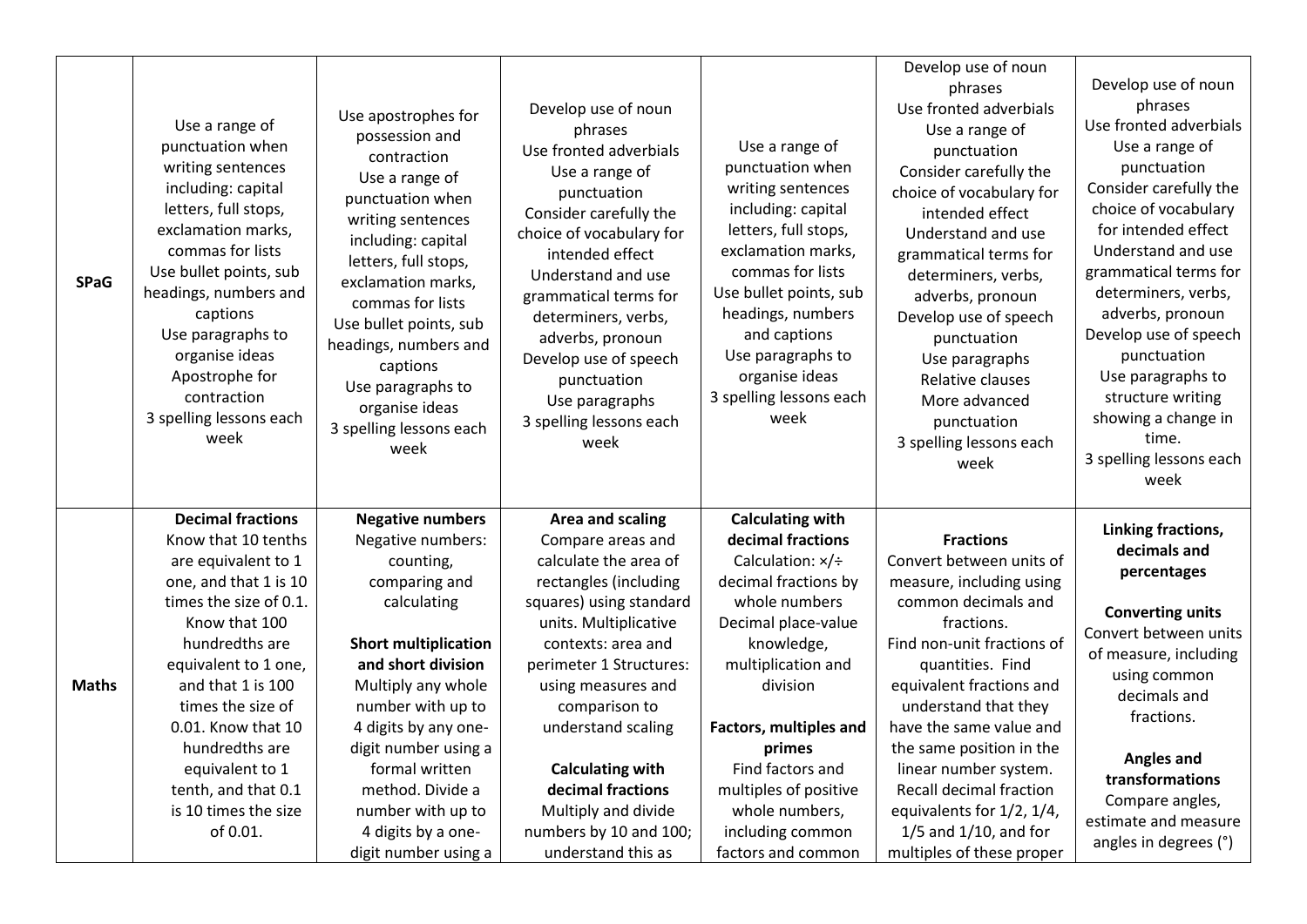| Recognise the place               | formal written       | equivalent to making a    | multiples, and express | fractions. Multiplying    | and draw angles of a |
|-----------------------------------|----------------------|---------------------------|------------------------|---------------------------|----------------------|
| value of each digit               | method, and          | number 10 or 100 times    | a given number as a    | whole numbers and         | given size.          |
| in numbers with up                | interpret            | the size, or 1 tenth or 1 | product of 2 or 3      | fractions                 |                      |
| to 2 decimal places,              | remainders           | hundredth times the       | factors.               | Finding equivalent        |                      |
| and compose and                   | appropriately for    | size                      | Multiplication with    | fractions and simplifying |                      |
| decompose                         | the context.         |                           | three factors and      | fractions                 |                      |
| numbers with up to                | Multiplication:      |                           | volume                 |                           |                      |
| 2 decimal places                  | partitioning leading |                           | Factors, multiples,    |                           |                      |
| using standard and                | to short             |                           | prime numbers and      |                           |                      |
| nonstandard                       | multiplication •     |                           | composite numbers      |                           |                      |
| partitioning.                     | Division:            |                           |                        |                           |                      |
|                                   | partitioning leading |                           |                        |                           |                      |
| Reason about the                  | to short division    |                           |                        |                           |                      |
| location of any                   |                      |                           |                        |                           |                      |
| number with up to                 |                      |                           |                        |                           |                      |
| 2 decimals places in              |                      |                           |                        |                           |                      |
| the linear number                 |                      |                           |                        |                           |                      |
| system, including                 |                      |                           |                        |                           |                      |
| identifying the                   |                      |                           |                        |                           |                      |
| previous and next                 |                      |                           |                        |                           |                      |
| multiple of 1 and                 |                      |                           |                        |                           |                      |
| 0.1 and rounding to               |                      |                           |                        |                           |                      |
| the nearest of each.              |                      |                           |                        |                           |                      |
| Divide 1 into 2, 4, 5             |                      |                           |                        |                           |                      |
| and 10 equal parts,               |                      |                           |                        |                           |                      |
| and read                          |                      |                           |                        |                           |                      |
| scales/number lines               |                      |                           |                        |                           |                      |
| marked in units of 1              |                      |                           |                        |                           |                      |
| with 2, 4, 5 and 10               |                      |                           |                        |                           |                      |
| equal parts.                      |                      |                           |                        |                           |                      |
| Apply place-value                 |                      |                           |                        |                           |                      |
| knowledge to                      |                      |                           |                        |                           |                      |
| known additive and                |                      |                           |                        |                           |                      |
| multiplicative                    |                      |                           |                        |                           |                      |
| number facts                      |                      |                           |                        |                           |                      |
| (scaling facts by 1<br>tenth or 1 |                      |                           |                        |                           |                      |
|                                   |                      |                           |                        |                           |                      |
| hundredth)                        |                      |                           |                        |                           |                      |
| Composition and                   |                      |                           |                        |                           |                      |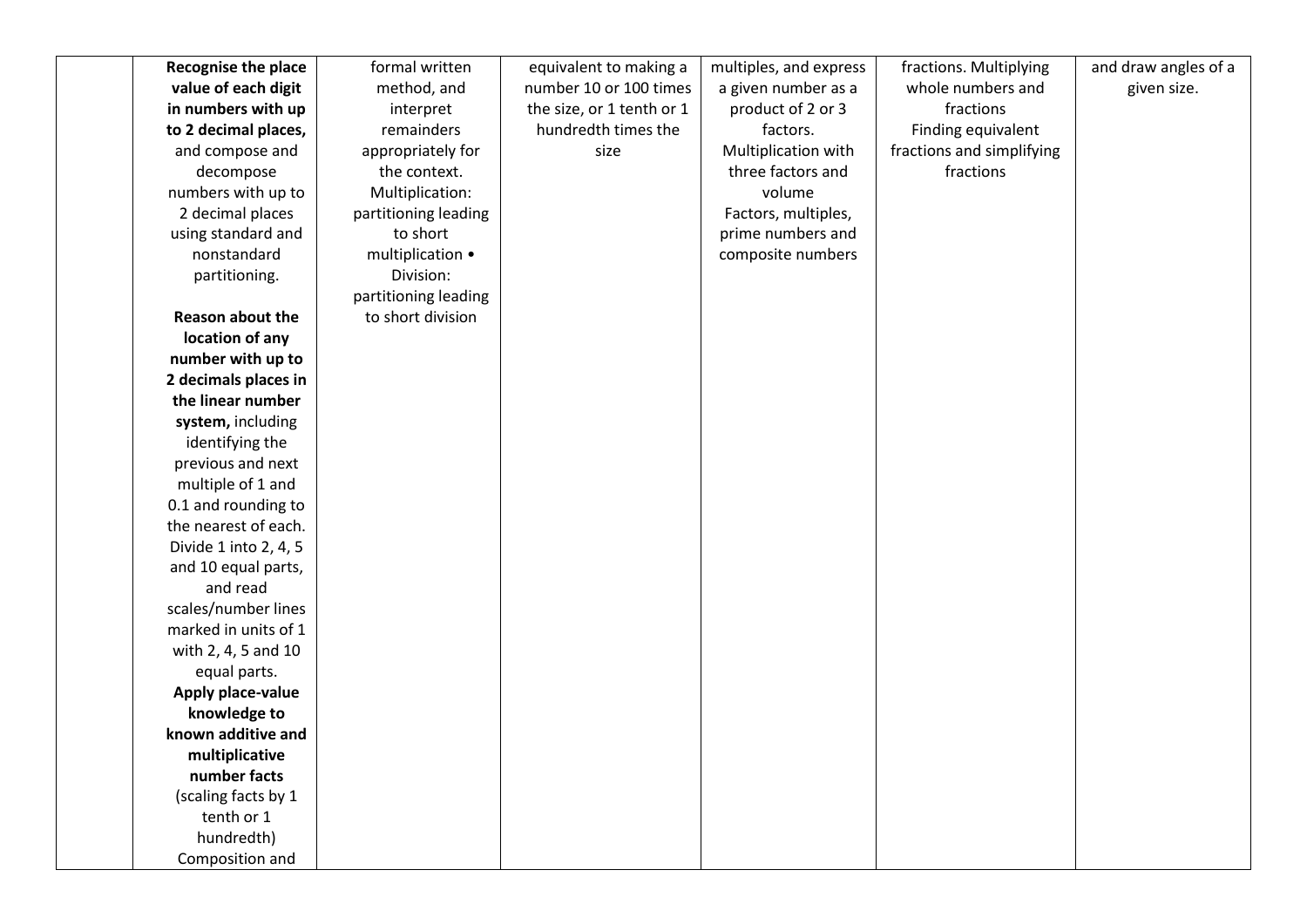|                | calculation: tenths               |                                                     |                                                    |                                        |                                                                   |                                 |
|----------------|-----------------------------------|-----------------------------------------------------|----------------------------------------------------|----------------------------------------|-------------------------------------------------------------------|---------------------------------|
|                | Composition and                   |                                                     |                                                    |                                        |                                                                   |                                 |
|                | calculation:                      |                                                     |                                                    |                                        |                                                                   |                                 |
|                | hundredths and                    |                                                     |                                                    |                                        |                                                                   |                                 |
|                | thousandths                       |                                                     |                                                    |                                        |                                                                   |                                 |
|                | <b>Addition and</b>               |                                                     |                                                    |                                        |                                                                   |                                 |
|                | subtraction: money                |                                                     |                                                    |                                        |                                                                   |                                 |
|                | <b>Materials</b>                  |                                                     | <b>Forces</b>                                      | <b>Living Things and their</b>         | <b>Animals Including Humans</b>                                   | <b>Earth and Space</b>          |
|                |                                   | Sound                                               |                                                    | <b>Habitats</b>                        |                                                                   |                                 |
|                | Compare and group<br>➤            |                                                     | May The Forces be With                             | The Art of Living                      | <b>Life Explorers</b><br>$\triangleright$ Describe the changes as | <b>Space Presenters</b>         |
|                | together everyday                 | Listen up                                           | You                                                | $\triangleright$ Describe the          | humans develop to old                                             | $\triangleright$ Describe the   |
|                | materials on the basis            |                                                     | $\triangleright$ Explain that unsupported          | differences in the life                | age.                                                              | movement of the                 |
|                | of their properties               | *identify how sounds are                            | objects fall towards the                           | cycles of a mammal,                    |                                                                   | Earth, and other                |
|                | $\triangleright$ use knowledge of | made, associating some of                           | Earth because of the                               | an amphibian, an<br>insect and a bird. |                                                                   | planets, relative to            |
|                | solids, liquids and               | them with something                                 | force of gravity acting                            | Describe the life                      |                                                                   | the Sun in the solar            |
|                | gases to decide how               | vibrating                                           | between the Earth and                              | process of                             |                                                                   | system                          |
|                | mixtures might be                 |                                                     | the falling object.                                | reproduction in                        |                                                                   | $\triangleright$ Describe the   |
|                | separated, including              | *Recognise that<br>vibrations from sounds           | $\triangleright$ Identify the effects of air       | some plants and<br>animals.            |                                                                   | movement of the                 |
|                | through filtering,                |                                                     | resistance, water                                  |                                        |                                                                   | Moon relative to the            |
|                | sieving and<br>evaporating        | travel through a medium<br>to the ear Find patterns | resistance and friction<br>that act between moving |                                        |                                                                   | Earth<br>Describe the Sun,<br>➤ |
|                | give reasons, based on<br>➤       | between the pitch of a                              | surfaces.                                          |                                        |                                                                   | Earth and Moon as               |
|                | evidence from                     | sound and features of the                           | $\triangleright$ Recognise that some               |                                        |                                                                   | approximately                   |
|                | comparative and fair              | object that produced it                             | mechanisms, including                              |                                        |                                                                   | spherical bodies                |
| <b>Science</b> | tests, for the                    |                                                     | levers, pulleys and gears,                         |                                        |                                                                   | Use the idea of the             |
|                | particular uses of                | * Find patterns between                             | allow a smaller force to                           |                                        |                                                                   | Earth's rotation to             |
|                | everyday materials,               | the volume of a sound                               | have a greater effect.                             |                                        |                                                                   | explain day and                 |
|                | including metals,                 | and the strength of the                             |                                                    |                                        |                                                                   | night and the                   |
|                | wood and plastic                  | vibrations that produced                            |                                                    |                                        |                                                                   | apparent movement               |
|                | $\triangleright$ Demonstrate that |                                                     |                                                    |                                        |                                                                   | of the sun across the           |
|                | dissolving, mixing and            |                                                     |                                                    |                                        |                                                                   | sky.                            |
|                | changes of state are              | *Recognise that sounds                              |                                                    |                                        |                                                                   |                                 |
|                | reversible changes                | get fainter as the distance                         |                                                    |                                        |                                                                   |                                 |
|                | Explain that some<br>➤            | from the sound source                               |                                                    |                                        |                                                                   |                                 |
|                | changes result in the             | increases.                                          |                                                    |                                        |                                                                   |                                 |
|                | formation of new                  |                                                     |                                                    |                                        |                                                                   |                                 |
|                | materials,                        |                                                     |                                                    |                                        |                                                                   |                                 |
|                | Reversible and                    |                                                     |                                                    |                                        |                                                                   |                                 |
|                | irreversible changes              |                                                     |                                                    |                                        |                                                                   |                                 |
|                |                                   |                                                     |                                                    |                                        |                                                                   |                                 |
|                |                                   |                                                     |                                                    |                                        |                                                                   |                                 |
|                |                                   |                                                     |                                                    |                                        |                                                                   |                                 |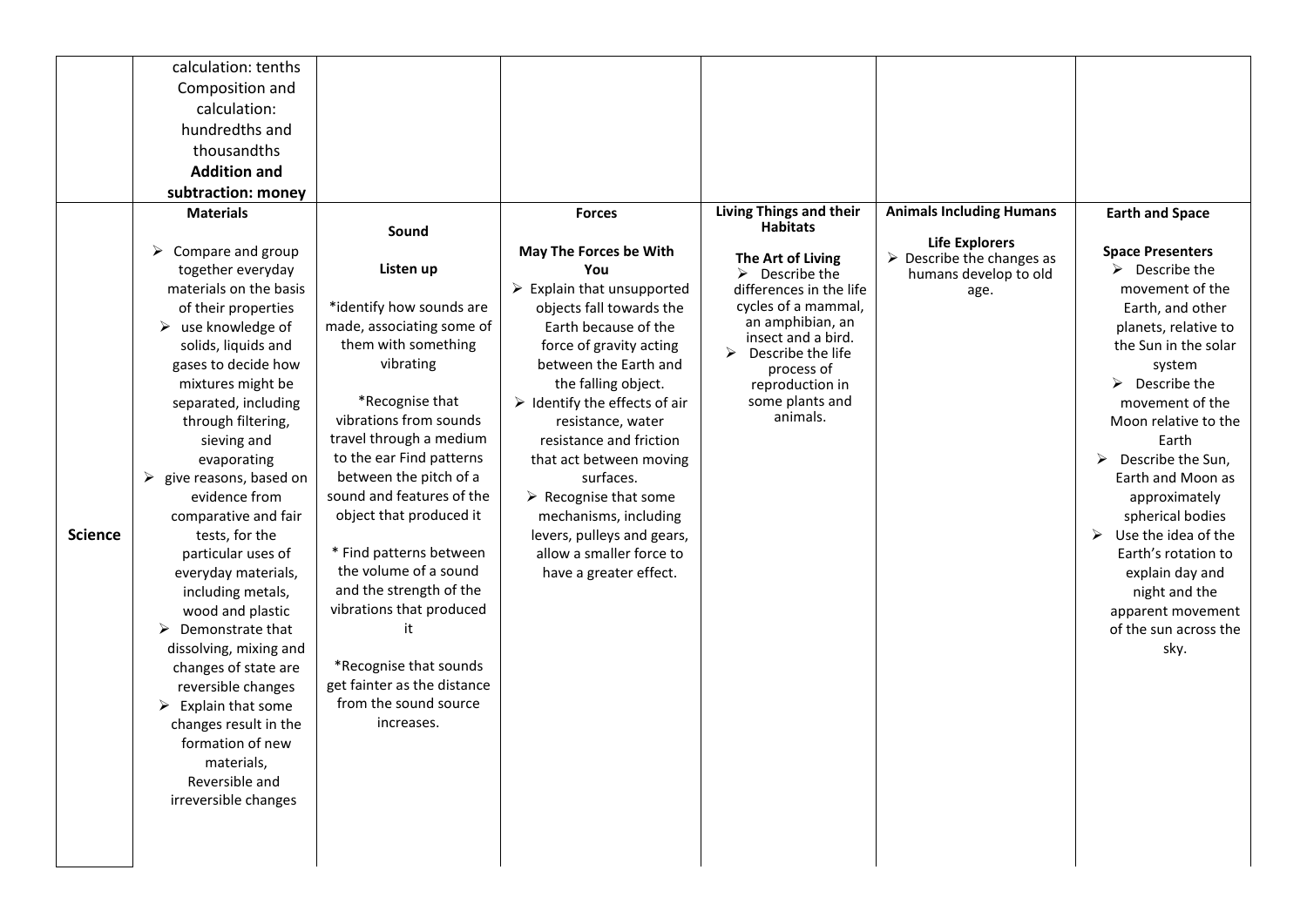| Comput<br>ing  | <b>Computer systems and</b><br>networks<br>Search engines<br><b>Online Safety</b>                                                                                                                                                                                                                     | Programming<br>Programming music<br>Option 1: Sonic Pi,<br>Option 2: Scratch Mars                                                                                                                                                                                                                             | Data handling<br>Rover <sub>1</sub><br><b>Online safety Y5</b>                                                                                                                                                                                                                                            | <b>Creating media</b><br>Stop motion<br>animation Option 1:<br>Stop motion studio<br>Option 2: Using                                                                                                                                                                          | Programming<br>Micro:bit<br>Online safety                                                                                                                                                                                                                                                                                | <b>Skills showcase</b><br>Mars Rover 2<br><b>Online safety</b>                                                                                                                                                                                                                                                |
|----------------|-------------------------------------------------------------------------------------------------------------------------------------------------------------------------------------------------------------------------------------------------------------------------------------------------------|---------------------------------------------------------------------------------------------------------------------------------------------------------------------------------------------------------------------------------------------------------------------------------------------------------------|-----------------------------------------------------------------------------------------------------------------------------------------------------------------------------------------------------------------------------------------------------------------------------------------------------------|-------------------------------------------------------------------------------------------------------------------------------------------------------------------------------------------------------------------------------------------------------------------------------|--------------------------------------------------------------------------------------------------------------------------------------------------------------------------------------------------------------------------------------------------------------------------------------------------------------------------|---------------------------------------------------------------------------------------------------------------------------------------------------------------------------------------------------------------------------------------------------------------------------------------------------------------|
|                |                                                                                                                                                                                                                                                                                                       | <b>Online safety</b>                                                                                                                                                                                                                                                                                          |                                                                                                                                                                                                                                                                                                           | cameras<br><b>Online safety</b>                                                                                                                                                                                                                                               |                                                                                                                                                                                                                                                                                                                          |                                                                                                                                                                                                                                                                                                               |
|                | <b>Ancient Egypt</b><br>Location, origin in<br>settlements around the<br>Nile, living by the Nile,<br>the role of the Nile in<br>developing belief<br>systems as well as<br>agriculture. How the<br>power structures<br>(pharaohs, the double<br>crown) were linked to<br>the geography of Egypt;     | <b>Cradles of civilisation</b><br>The land between two<br>rivers: Ancient<br>Mesopotamia - the<br>unique 'cradle'<br>(development of<br>writing to record<br>trade). Then,<br>geographical overview<br>of ancient civilisations<br>of the world, inc. Big<br>map seeing where they                            | <b>Indus Valley Civilisation</b><br>What kind of settlement<br>was this? a system of<br>monsoon-fed rivers;<br>advanced urban planning<br>in cities; long-distance<br>trade material and<br>spiritual culture: Sarasvati<br>culture, including the Rig<br>Veda, ancient writings &                        | <b>Persia and Greece</b><br><b>Start with ancient</b><br>Persia and its empire<br>to set geographical &<br>political context.<br><b>Ancient Greek city</b><br>states, inc. Sparta and<br>Athens. Why/how did<br>they form? Greco-<br>Persian wars, inc.<br>battle of Marathon | <b>Ancient Greece</b><br>Art, culture & learning in<br><b>Ancient Greece Greek</b><br>architecture, inc.<br>Parthenon Why did the<br>Greeks tell so many<br>stories? Greek religion in<br><b>Greek stories (use stories</b><br>to revisit content from<br>Greek politics, culture and<br>religion in Summer 1)           | <b>Alexander the Great</b><br>Where did Alexander<br>come from? Backstory<br>of Philip of Macedon<br>and the Macedonian<br>empire. Alexander the<br>Great: childhood,<br>education (link<br>Aristotle in Y3), early<br>battles, conquest of<br>Persia, death.<br>Alexander the 'Great'?                       |
| <b>History</b> | how they were<br>sustained through art,<br>writing, belief systems.<br><b>Ancient Egyptian</b><br>religion, government,<br>art, great monuments,<br>beliefs about death,<br>farming. How Egypt<br>changed through time -<br>kingdoms, art,<br>pyramids, beliefs and<br>writing Disciplinary<br>focus: | all were & geographical<br>similarities. Then major<br>on ancient Sumer in<br>Mesopotamia via rivers<br>& settlements<br>(reinforce geog<br>knowledge so far) and<br>via art of ancient<br>civilisations (lays<br>foundations for<br>Judaism (Y3 Religion &<br>Worldviews Spring 2,<br>Summer 1) Indus valley | scriptures (links with<br>Autumn 2 Religion &<br>Worldviews) evidential<br>basis - how do we know?<br>archaeological finds Why<br>did settlements spread<br>over such a large area?<br><b>Disciplinary focus:</b><br>evidential thinking How<br>do we know about the<br><b>Indus Valley civilisation?</b> | Athenian democracy<br>and empire,<br>Peloponnese War<br>Greek religion - gods<br>and goddesses<br><b>Disciplinary focus:</b><br>similarity and<br>difference What did<br>Greek city-states have<br>in common?                                                                 | Greek literature, inc. epic<br>poetry - inc. Homer.<br><b>Tragedy in Greek theatre</b><br><b>Ancient Greek language</b><br>Philosophy and enquiry in<br>Ancient Greece, inc.<br>Aristotle - depth on<br>Aristotle. Disciplinary<br>focus: evidential thinking<br>What can sources from<br><b>Ancient Greece tell us?</b> | Library of Alexandria<br>(laying the ground for<br>Y4 Rome and Y5<br>Baghdad) Meanwhile<br>in Egypt Egypt under<br>the Ptolemy family.<br>Greece and Egypt -<br>where do our stories<br>converge? Why did<br>the Egyptian empire<br>last so long? Why did<br>it fizzle out this time?<br>What have we learned |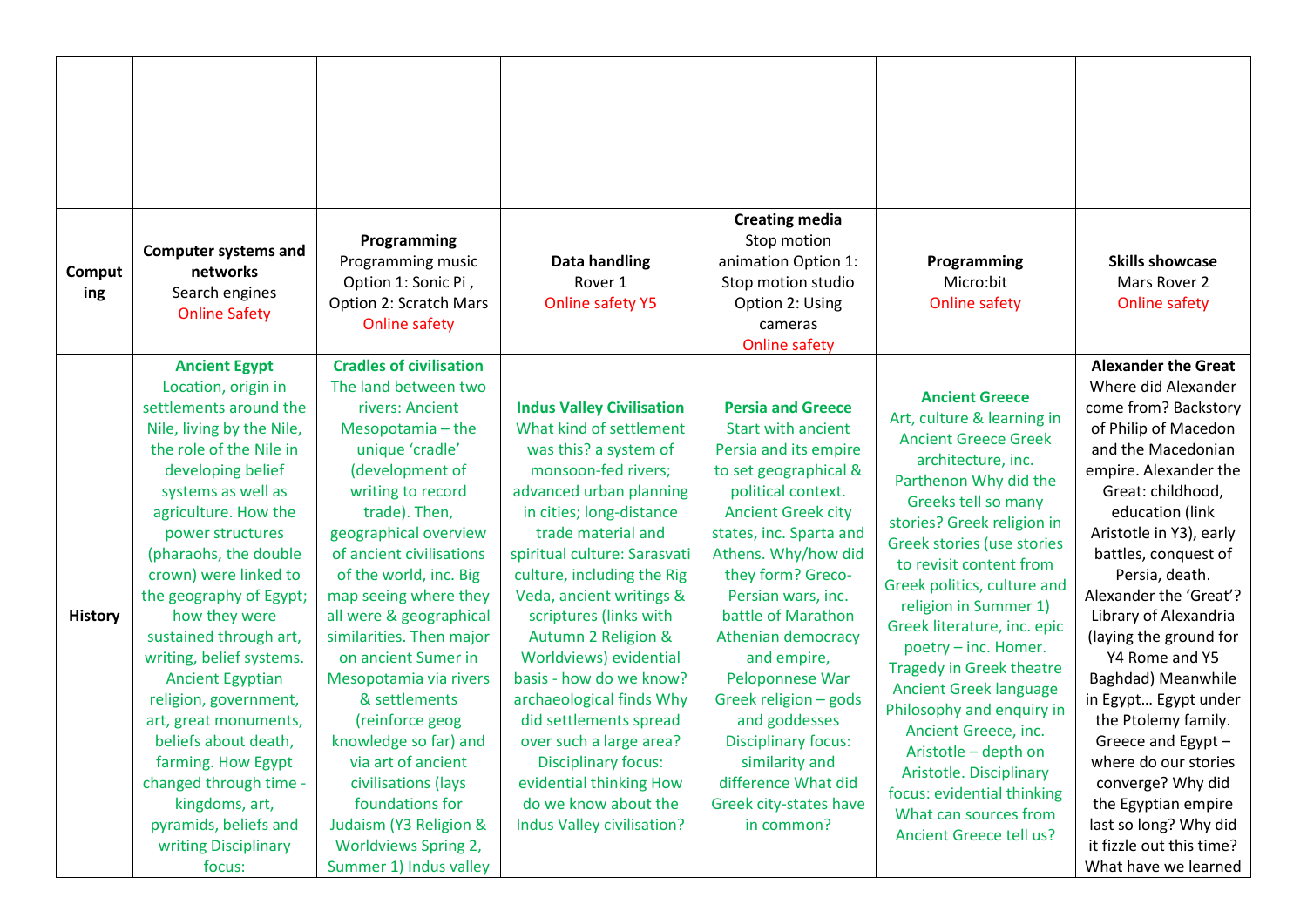|               | change/continuity How<br>much did Ancient Egypt<br>change over time?                                                                                                                                                                                                                                                                                                                                                                                                                                                                                                                                                                                                                                                                      | to Hinduism - see right).<br><b>Disciplinary focus:</b><br>similarity and<br>difference How similar<br>and how different were<br>Ancient Egypt and<br><b>Ancient Sumer?</b>                                                                                                                                                                                                                                                                                                                                                                                                   |                                                                                                                                                                                                                                                                                                                                                                                                                                                                                                                                                                                                                                                |                                                                                                                                                                                                                                                                                                                                                                                                                                                                                                                                                                                                                                                                                                                                           |                                                                                                                                                                                                                                                                                                                                                                                                                                                                          | about why empires<br>rise and fall?<br>Disciplinary focus:<br>causation                                                                                                                                                                                                                                                                                                                                                                                                                                                                                                                                                                                                                                                                      |
|---------------|-------------------------------------------------------------------------------------------------------------------------------------------------------------------------------------------------------------------------------------------------------------------------------------------------------------------------------------------------------------------------------------------------------------------------------------------------------------------------------------------------------------------------------------------------------------------------------------------------------------------------------------------------------------------------------------------------------------------------------------------|-------------------------------------------------------------------------------------------------------------------------------------------------------------------------------------------------------------------------------------------------------------------------------------------------------------------------------------------------------------------------------------------------------------------------------------------------------------------------------------------------------------------------------------------------------------------------------|------------------------------------------------------------------------------------------------------------------------------------------------------------------------------------------------------------------------------------------------------------------------------------------------------------------------------------------------------------------------------------------------------------------------------------------------------------------------------------------------------------------------------------------------------------------------------------------------------------------------------------------------|-------------------------------------------------------------------------------------------------------------------------------------------------------------------------------------------------------------------------------------------------------------------------------------------------------------------------------------------------------------------------------------------------------------------------------------------------------------------------------------------------------------------------------------------------------------------------------------------------------------------------------------------------------------------------------------------------------------------------------------------|--------------------------------------------------------------------------------------------------------------------------------------------------------------------------------------------------------------------------------------------------------------------------------------------------------------------------------------------------------------------------------------------------------------------------------------------------------------------------|----------------------------------------------------------------------------------------------------------------------------------------------------------------------------------------------------------------------------------------------------------------------------------------------------------------------------------------------------------------------------------------------------------------------------------------------------------------------------------------------------------------------------------------------------------------------------------------------------------------------------------------------------------------------------------------------------------------------------------------------|
| Geogra<br>phy | <b>Rivers 1 Depth focus:</b><br>The River Indus - its<br>source, course, beauty,<br>uses (ancient &<br>modern) and some of<br>its environmental<br>challenges. How rivers<br>get their water - the<br>source, springs, the<br>water cycle (and so<br>prepares for<br>relationship between<br>mountains and weather<br>in Autumn 2).<br>Tributaries. How do<br>rivers shape the land?<br>The river's load.<br>Flooding. Depth focus:<br>River Severn: builds<br>sense of place (and so<br>prepares for later work<br>on agriculture & Wales)<br>Wildlife in the River<br>Severn Fishing, local<br>agriculture, pollution<br>problems. What are the<br>similarities and<br>differences between<br>the Rivers Severn and<br>the River Indus? | <b>Mountains</b><br>Highest mountain in<br>each of the four nations<br>of the UK. Mountain<br>ranges and<br>mountainous regions:<br>Brecon Beacons,<br>Highlands, Lake district,<br>Snowdonia, Pennines,<br>Yorkshire Dales. Why<br>do people live on<br>mountains? Depth<br>focus: Andes Depth<br>focus: Snowdonia (in<br>preparation for<br>Walessee Cardiff in<br>Spring 1) Sustained<br>geographical theme:<br>Relationship between<br>mountains and weather<br>Relationship between<br>mountains and people<br>How do mountains<br>interact with what is<br>around them? | <b>Settlements &amp; cities</b><br>Settlement types, hamlet,<br>village, town, city etc.;<br>land use, settlements by<br>rivers. Major cities in the<br>UK - locational overview<br>(recap rivers - how are the<br>cities linked to the rivers?)<br>How is London shaped by<br>the River Thames? Two<br>cities: Cardiff and London,<br>inc. economy & transport.<br>How do people move<br>about in Cardiff? How do<br>people move about in<br>London? (e.g. tube map).<br>Patterns of settlement in<br>Cardiff and London. Map<br>Skills 2: using a grid to<br>find and compare<br>locations. How are<br>settlements similar and<br>different? | <b>Agriculture</b><br>Arable farming,<br>pastoral farming,<br>mixed farming, how<br>farming changes the<br>landscape. How the<br>food we eat affects<br>farming (seasonal<br>food, local food,<br>pesticides, organic<br>food, vegetarian and<br>plant-based diets that<br>do not use animals;<br>link to fish farming,<br>builds on fish farming<br>in Indus River Y3<br>Autumn 1). Sheep<br>farming in Wales -<br>Snowdonia. Locational<br>knowledge revisited:<br>Wales, Snowdonia,<br>Gloucestershire<br>(revisit mountains,<br>revisit River Severn).<br>New locational<br>knowledge: Sussex<br>Geographical theme:<br>links between food<br>consumption patterns<br>and farming; issues<br>arising e.g. local<br>sourcing. Optional | <b>Volcanoes</b><br>Structure and<br>composition of the earth<br>How and why volcanoes<br>erupt Types of volcanoes<br>Formation of volcanoes<br>Active, dormant and<br>extinct volcanoes Link to<br>settlements with section<br>on why people still live<br>near volcanoes Deepen<br>Mediterranean theme via<br>Mount Etna and human<br>settlements around it.<br>Why people visit<br>volcanoes (work, tourism,<br>farming, science) How do<br>volcanoes affect a place? | <b>Climate and biomes</b><br>(situated, through its<br>examples, in Europe,<br>so that European<br>theme is launched<br>simultaneously)<br><b>Continent of Europe</b><br>Climate zones - first<br>mention of Equator,<br>Arctic, Antarctic and<br>the North/South<br>poles. Climate and<br>relationship with<br>oceans. Climate and<br>biomes within<br>climates Depth focus<br>1) Mediterranean<br>climate Depth focus 2)<br>Temperate climate,<br>using examples of<br>Rhine & UK ready for<br>ongoing regional<br>comparison - Britain,<br>Europe, South<br>America - that<br>culminates at end of<br>Year 5. Introduce<br>latitude here Map<br>Skills 3: Basics in<br>navigating the globe:<br>equator, lines of<br>latitude (gridlines) |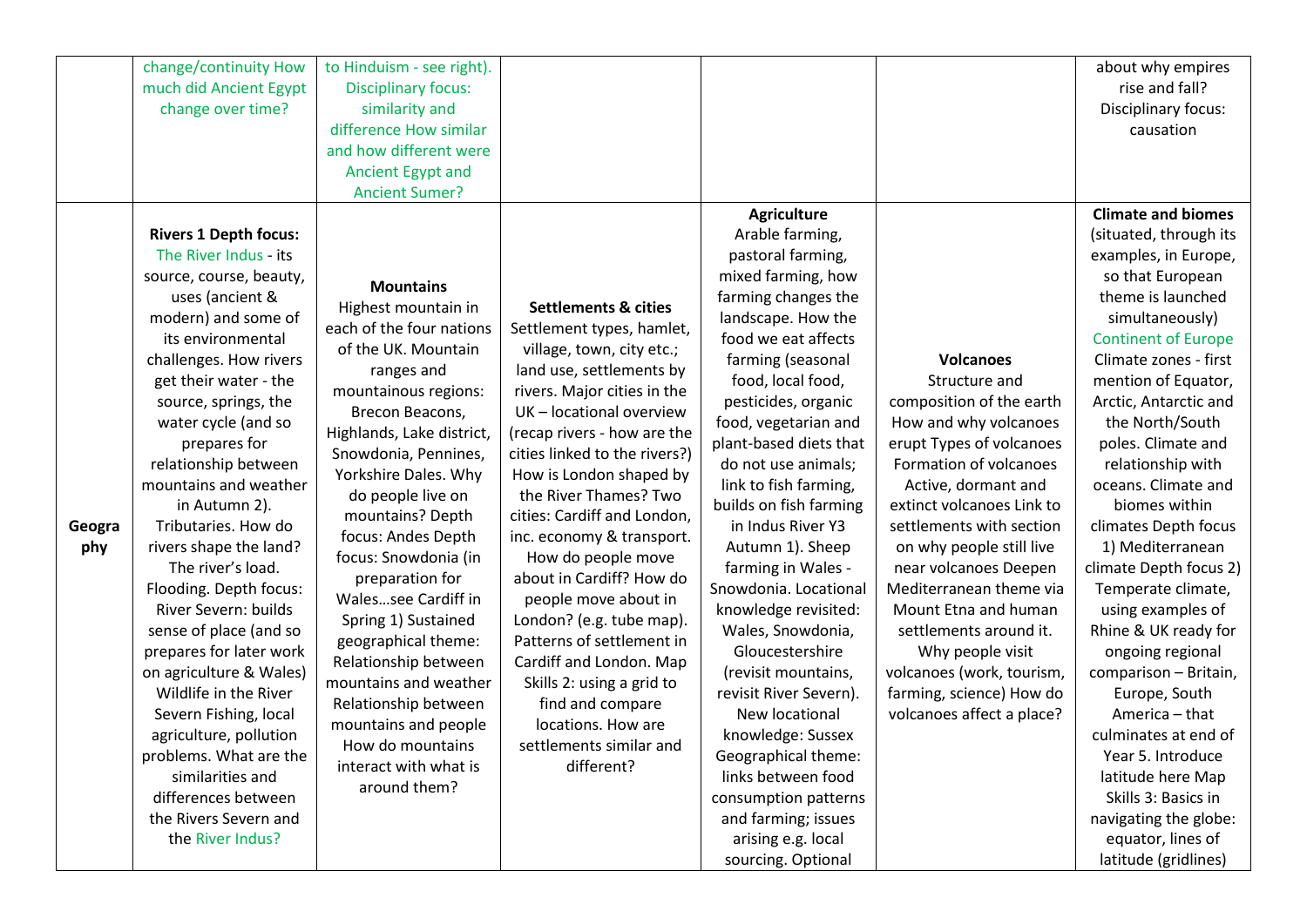|           |                                                                                                          |                                                 |                                                                                                          | local fieldwork                               |                                                                                           | Arctic and Antarctic. |
|-----------|----------------------------------------------------------------------------------------------------------|-------------------------------------------------|----------------------------------------------------------------------------------------------------------|-----------------------------------------------|-------------------------------------------------------------------------------------------|-----------------------|
|           |                                                                                                          |                                                 |                                                                                                          | investigating local                           |                                                                                           | How does the climate  |
|           |                                                                                                          |                                                 |                                                                                                          | shops - their sourcing,                       |                                                                                           | affect the way people |
|           |                                                                                                          |                                                 |                                                                                                          | economic and ethical                          |                                                                                           | live?                 |
|           |                                                                                                          |                                                 |                                                                                                          | considerations. This is                       |                                                                                           |                       |
|           |                                                                                                          |                                                 |                                                                                                          | the beginning of a                            |                                                                                           |                       |
|           |                                                                                                          |                                                 |                                                                                                          | sustained theme in                            |                                                                                           |                       |
|           |                                                                                                          |                                                 |                                                                                                          | rest of KS2 on                                |                                                                                           |                       |
|           |                                                                                                          |                                                 |                                                                                                          | farming, across the                           |                                                                                           |                       |
|           |                                                                                                          |                                                 |                                                                                                          | globe: Where does                             |                                                                                           |                       |
|           |                                                                                                          |                                                 |                                                                                                          | our food come from?                           |                                                                                           |                       |
|           |                                                                                                          |                                                 |                                                                                                          | Why does this matter?                         |                                                                                           |                       |
|           |                                                                                                          |                                                 |                                                                                                          | How does food                                 |                                                                                           |                       |
|           |                                                                                                          |                                                 |                                                                                                          | connect us across the                         |                                                                                           |                       |
|           |                                                                                                          |                                                 |                                                                                                          | world? What                                   |                                                                                           |                       |
|           |                                                                                                          |                                                 |                                                                                                          | ecosystems do we                              |                                                                                           |                       |
|           |                                                                                                          |                                                 |                                                                                                          | affect when we buy                            |                                                                                           |                       |
|           |                                                                                                          |                                                 |                                                                                                          | and cook our food?                            |                                                                                           |                       |
|           |                                                                                                          |                                                 |                                                                                                          | How are we                                    |                                                                                           |                       |
|           |                                                                                                          |                                                 |                                                                                                          | connected to farmers?                         |                                                                                           |                       |
|           | <b>Formal elements of architecture</b>                                                                   |                                                 |                                                                                                          |                                               |                                                                                           |                       |
|           | In this collection of lessons children learn and                                                         |                                                 | Design for a purpose                                                                                     |                                               |                                                                                           |                       |
|           | develop their skills in: design, drawing, craft,                                                         |                                                 | In this topic, children are faced with the challenge<br>of having to design to a specific criteria or    |                                               | Every picture tells a story<br>Looking at the meaning behind art, children:               |                       |
|           | painting and art appreciation by designing their                                                         |                                                 |                                                                                                          |                                               |                                                                                           |                       |
|           | own invention, expanding on an observational<br>drawing, using a poem to create a portrait,              |                                                 | specification, developing design ideas for a room<br>interior, a coat of arms and product to fit a given |                                               | analyse the intentions of Banksy; make ink<br>symmetry prints inspired by psychologist    |                       |
| Art       |                                                                                                          |                                                 |                                                                                                          |                                               |                                                                                           |                       |
|           |                                                                                                          | painting an enlarged section of a drawn collage |                                                                                                          | name, children learn to draw inspiration from | Rorschach; tell a story using emojis and are<br>inspired by the ceramic work of Magdalene |                       |
|           | and learning to 'think' like an artist. Study the<br>work of a range of artists and architect, including |                                                 | different sources and use a range of techniques to                                                       |                                               | Odundo, to work expressively outside                                                      |                       |
|           |                                                                                                          |                                                 | experiment with their different                                                                          |                                               |                                                                                           |                       |
|           | Gaudi.                                                                                                   |                                                 |                                                                                                          |                                               |                                                                                           |                       |
|           |                                                                                                          |                                                 |                                                                                                          |                                               |                                                                                           |                       |
|           |                                                                                                          |                                                 |                                                                                                          |                                               |                                                                                           |                       |
|           | <b>Building Bridges</b>                                                                                  |                                                 |                                                                                                          |                                               | <b>Cooking and Nutrition</b>                                                              |                       |
|           | Structures                                                                                               |                                                 | <b>Moving Toys</b>                                                                                       |                                               | Gino D'Acampo                                                                             |                       |
| <b>DT</b> | Engineer - Dorothy Donaldson Buchanan                                                                    |                                                 | Mechanisms - Cams and Pulleys                                                                            |                                               |                                                                                           |                       |
|           | Engineer - Roma Agrawal                                                                                  |                                                 | Engineer/Scientist - Bill Nye                                                                            |                                               | Using knives and tools safely                                                             |                       |
|           |                                                                                                          | Architect - Hedy Lamarr                         |                                                                                                          |                                               |                                                                                           |                       |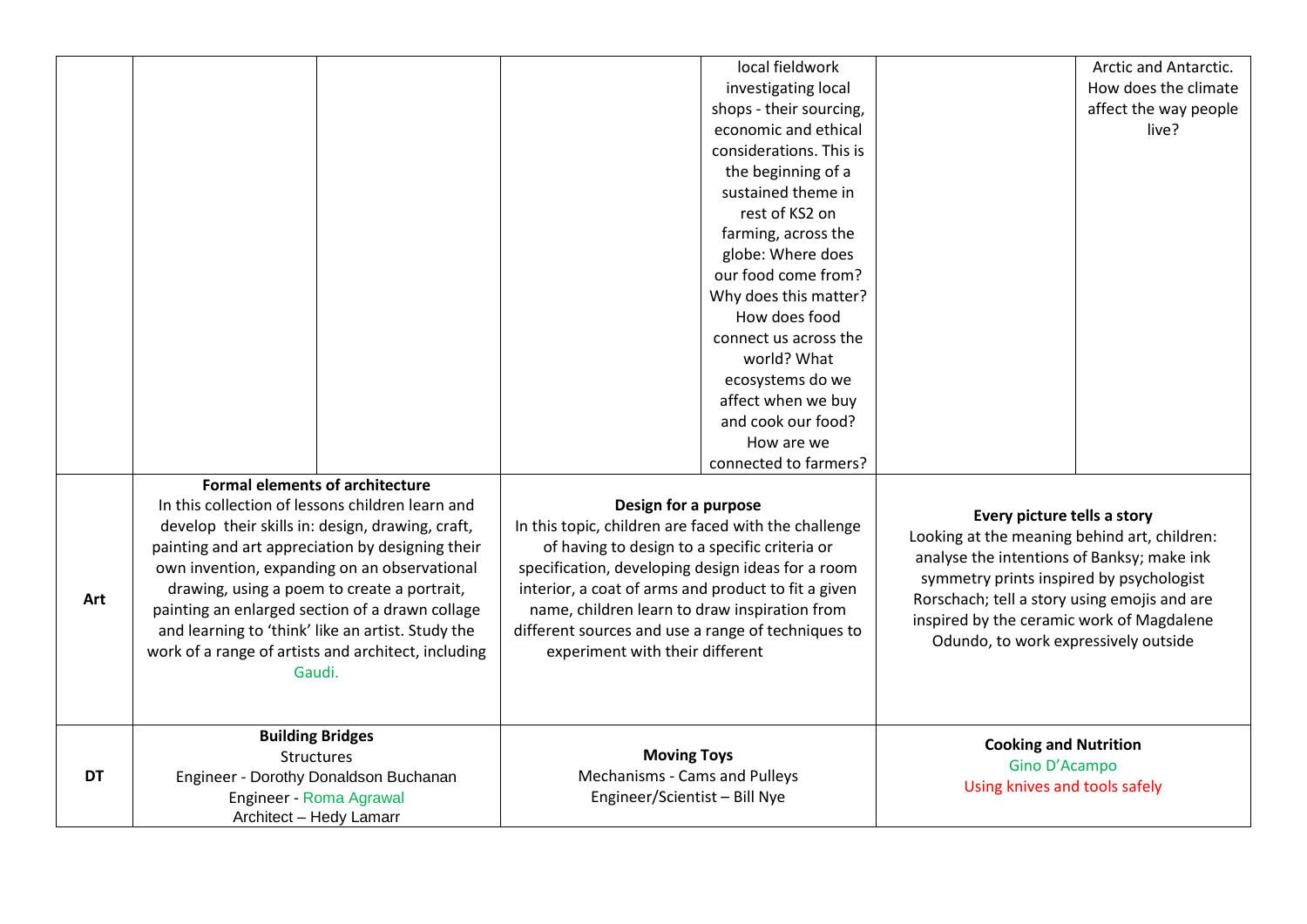| <b>PE</b>                                   | <b>Invasion Games</b><br><b>SWIMMING</b>                                                                                                                                                                                                                                                                                                                                                                                                                                                                                                                                                          | Gymnastics                                                                                                                                                                                                                                                                                                                                                                                                                                                                                                                                                                                         | Dance                                                                                                                                                                                                                                                                                                                                                                                                                                                                                                                                                                               | Net and Wall games                                                                                                                                                                                                                                                                                                                                                                                                                                                                                                                                                                                                     | Striking and fielding                                                                                                                                                                                                                                                                                                                                                                                                                                                         | Athletics                                                                                                                                                                                                                                                                                                                                                                                                                                                                                                                                                                                                          |
|---------------------------------------------|---------------------------------------------------------------------------------------------------------------------------------------------------------------------------------------------------------------------------------------------------------------------------------------------------------------------------------------------------------------------------------------------------------------------------------------------------------------------------------------------------------------------------------------------------------------------------------------------------|----------------------------------------------------------------------------------------------------------------------------------------------------------------------------------------------------------------------------------------------------------------------------------------------------------------------------------------------------------------------------------------------------------------------------------------------------------------------------------------------------------------------------------------------------------------------------------------------------|-------------------------------------------------------------------------------------------------------------------------------------------------------------------------------------------------------------------------------------------------------------------------------------------------------------------------------------------------------------------------------------------------------------------------------------------------------------------------------------------------------------------------------------------------------------------------------------|------------------------------------------------------------------------------------------------------------------------------------------------------------------------------------------------------------------------------------------------------------------------------------------------------------------------------------------------------------------------------------------------------------------------------------------------------------------------------------------------------------------------------------------------------------------------------------------------------------------------|-------------------------------------------------------------------------------------------------------------------------------------------------------------------------------------------------------------------------------------------------------------------------------------------------------------------------------------------------------------------------------------------------------------------------------------------------------------------------------|--------------------------------------------------------------------------------------------------------------------------------------------------------------------------------------------------------------------------------------------------------------------------------------------------------------------------------------------------------------------------------------------------------------------------------------------------------------------------------------------------------------------------------------------------------------------------------------------------------------------|
| French<br>(Year 4<br><b>Curricul</b><br>um) | 'J'ai mal' et 'Où est ma<br>trousse?'<br>Parts of the body<br>Items in a pencil case                                                                                                                                                                                                                                                                                                                                                                                                                                                                                                              | 'Luc et le professeur' et<br>'Le vrai professeur'<br>Classroom vocabulary                                                                                                                                                                                                                                                                                                                                                                                                                                                                                                                          | 'Je les cheveux noir et<br>longs' et 'Un lettre au<br>père noël'<br>Describing myself<br>Christmas                                                                                                                                                                                                                                                                                                                                                                                                                                                                                  | 'Joyeux noël' et 'Quel<br>temps fait-il?'<br>Christmas<br>Weather                                                                                                                                                                                                                                                                                                                                                                                                                                                                                                                                                      | 'Combien de paquets ?'<br>et 'J'ai trente-deux<br>paquets ?'<br>Games<br>Numbers to 100                                                                                                                                                                                                                                                                                                                                                                                       | 'Luc et Sophie font les<br>devoirs ?' et 'C'est<br>délicieux ?'<br>Subjects<br>Food                                                                                                                                                                                                                                                                                                                                                                                                                                                                                                                                |
| <b>Music</b>                                | Weekly singing lessons<br>Ukulele lessons                                                                                                                                                                                                                                                                                                                                                                                                                                                                                                                                                         | Weekly singing lessons<br>Ukulele lessons                                                                                                                                                                                                                                                                                                                                                                                                                                                                                                                                                          | Weekly singing lessons<br>Ukulele lessons                                                                                                                                                                                                                                                                                                                                                                                                                                                                                                                                           | Weekly singing lessons<br>Ukulele lessons                                                                                                                                                                                                                                                                                                                                                                                                                                                                                                                                                                              | Weekly singing lessons<br>Ukulele lessons                                                                                                                                                                                                                                                                                                                                                                                                                                     | Weekly singing lessons<br>Ukulele lessons                                                                                                                                                                                                                                                                                                                                                                                                                                                                                                                                                                          |
| <b>RE</b>                                   | A Hindu story:<br><b>Rama and Sita Ancient</b><br>stories The Ramayana<br>and context The story<br>of Rama and Sita (in<br>depth: ancient<br>kingdom, banishing to<br>the forest, battle with<br>demon Ravana,<br>triumphant return,<br>lighting the way with<br>lights) story-telling,<br>drama (or making<br>puppets) pupils re-<br>telling & acting out.<br>includes first reference<br>to Vishnu and Krishna<br>The meanings of the<br>story of Rama and Sita<br>in Hindu tradition,<br>focusing on (i) dharma;<br>(ii) light. Disciplinary<br>focus: theology What<br>does the story of Rama | <b>Hinduism origins:</b><br>places and stories from<br>the Indus Valley. What<br>do ancient stories from<br>the Indus valley tell us<br>about early Hinduism?<br>How did the Hindus<br>explain what they saw<br>and experienced in the<br>world? How did the<br>ancient Indian<br>communities build their<br>values and shape their<br>traditions? How can we<br>see the landscape,<br>wildlife, farming and<br>food of ancient Indian<br>peoples in Hinduism?<br><b>Hindu beliefs. Deities</b><br>such as Shiva, Vishnu,<br>Brahma, Ganesh.<br><b>Disciplinary focus:</b><br>history How do Hindu | <b>Living as a Hindu</b><br>today,<br><b>Relationship between</b><br>stories, beliefs and<br>ways of living. The story<br>of Rama and Sita is<br>recalled at Diwali.<br>Worship in the Temple<br>(Mandir): Festival of<br>Diwali, Festival foods.<br>Prayer and worship.<br>How respect is shown<br>during worship.<br><b>Preparation for</b><br>worship. The shrine and<br>murtis. Worship as a<br>daily ritual expressing<br>devotion, gratitude and<br>love. Meditation, puja,<br>arti. Disciplinary focus:<br>social sciences &<br>theology How can we<br>learn about the lives | Judaism $1 -$<br>Abraham to Jacob How<br>have stories from the<br><b>Hebrew Bible shaped</b><br>Judaism? How did the<br>Jews explain what they<br>saw and experienced?<br>How did the ancient<br>Jewish communities in<br>the Middle East build<br>their values and shape<br>their traditions?<br>including stories from<br>the Hebrew Bible.<br>Abraham and Sarah and<br>the concept of the<br><b>Promised Land, Isaac</b><br>and Rebecca, Jacob and<br><b>Rachel Contexts relating</b><br>to land, kinship, war.<br>Links with history:<br>ancient civilisations of<br>the Middle East provide<br>place and cultural | Judaism $2 -$<br><b>Joseph to Moses</b><br>Including the following<br>stories from the<br>Hebrew bible: Joseph in<br><b>Egypt Moses, Passover</b><br>and the Exodus (Red<br>Sea and the wilderness<br>and tabernacle) Mount<br>Sinai and 10<br>commandments<br><b>Promised Land</b><br>Contexts relating to<br>land, kinship, slavery,<br>laws. Everyday<br>problems of justice<br>arising. Religion focus:<br>theology Why do Jews<br>celebrate the festival of<br>Passover? | Judaism 3-<br>Samuel, Saul, David and<br>the Kingdom Stories inc.<br>David and Goliath and<br>King David. Solomon and<br>building of the Temple in<br>Jerusalem Babylonian<br>captivity and destruction<br>of the Temple<br>Babylonian stories, e.g.<br><b>Daniel and King</b><br>Nebucadnezzar Jews<br>return to Promised Land<br>(link to Persian king<br>Cyrus from Y3 History)<br>Priority here is still<br>secure stories. Enriched<br>through further<br>meaning-making in<br>language, art, music,<br>stories and texts. Strong<br>connection with art in<br>this section, showing<br>influence on cultural |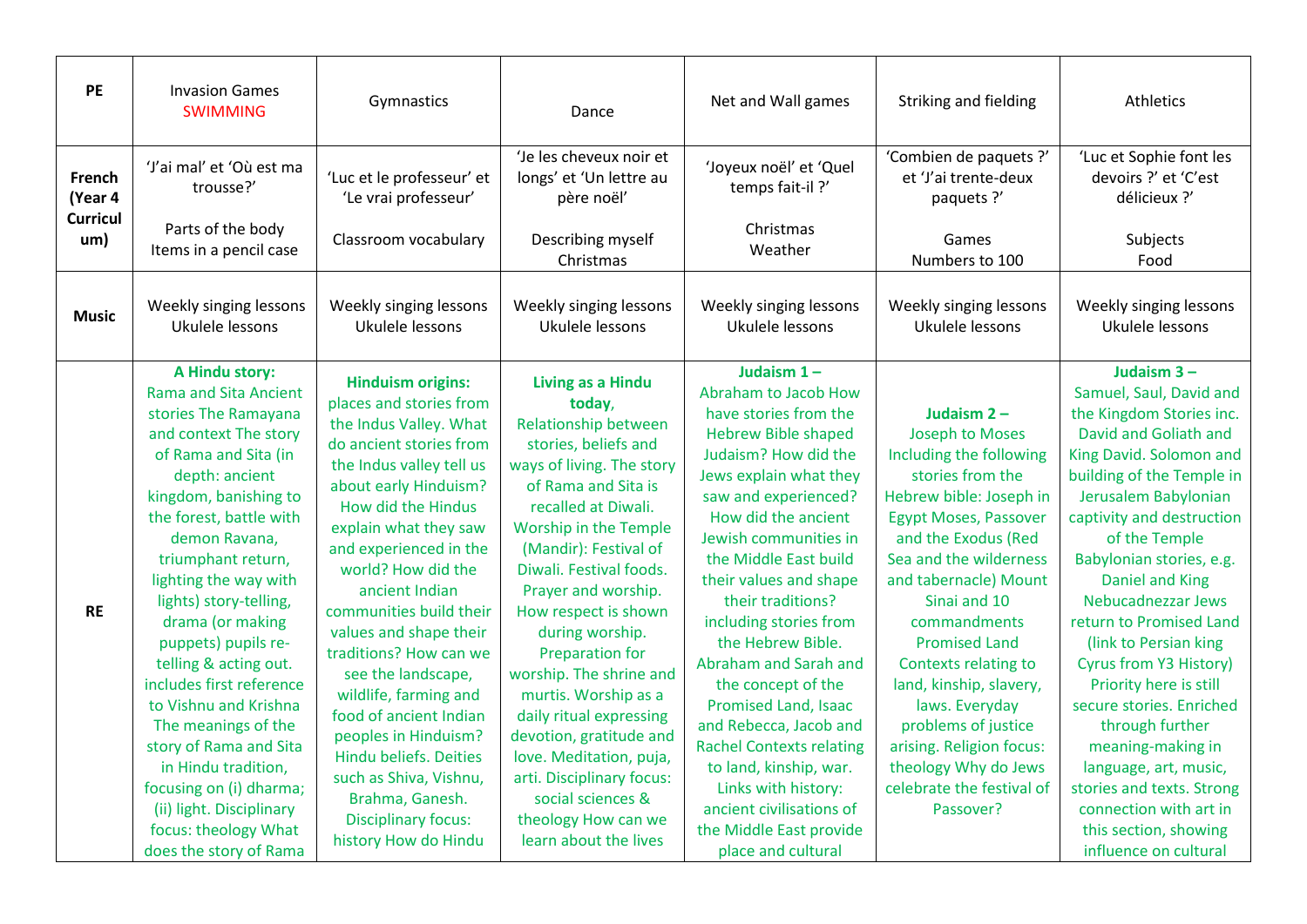|                | and Sita mean to Hindu      | traditions and stories        | and beliefs of Hindu    | context that makes         |                               | traditions around the             |
|----------------|-----------------------------|-------------------------------|-------------------------|----------------------------|-------------------------------|-----------------------------------|
|                | peoples?                    | show us Hindu beliefs?        | people today?           | these stories make sense   |                               | world, and also laying            |
|                |                             |                               |                         | (e.g. Egypt,               |                               | foundations for                   |
|                |                             |                               |                         | Mesopotamia). These        |                               | references in early               |
|                |                             |                               |                         | stories in turn reinforce  |                               | Christian stories. (e.g.          |
|                |                             |                               |                         | knowledge of geography     |                               | the 'anointed one', the           |
|                |                             |                               |                         | and history of early       |                               | Messiah) Note on all              |
|                |                             |                               |                         | civilisations. Links via   |                               | <b>Judaism units: Across</b>      |
|                |                             |                               |                         | specific details, e.g.     |                               | these three half-terms,           |
|                |                             |                               |                         | Ancient Egypt, but         |                               | include depictions of             |
|                |                             |                               |                         | important differences in   |                               | these stories in art,             |
|                |                             |                               |                         | questions asked of them    |                               | music and literature.             |
|                |                             |                               |                         | (theological and           |                               | These are Hebrew Bible            |
|                |                             |                               |                         | philosophical rather       |                               | stories, but presentation         |
|                |                             |                               |                         | than historical and        |                               | and questions/tasks will          |
|                |                             |                               |                         | geographical).             |                               | be framed through                 |
|                |                             |                               |                         | <b>Disciplinary focus:</b> |                               | questions about                   |
|                |                             |                               |                         | theology Why is the        |                               | Judaism, keeping a sense          |
|                |                             |                               |                         | <b>Promised Land so</b>    |                               | of it as the Hebrew Bible         |
|                |                             |                               |                         | important in Judaism?      |                               | rather than using a               |
|                |                             |                               |                         |                            |                               | Christian ("Old                   |
|                |                             |                               |                         |                            |                               | Testament") lens.                 |
|                |                             |                               |                         |                            |                               | <b>Disciplinary focus: social</b> |
|                |                             |                               |                         |                            |                               | sciences How do Jews              |
|                |                             |                               |                         |                            |                               | today show the                    |
|                |                             |                               |                         |                            |                               | importance of the                 |
|                |                             |                               |                         |                            |                               | Temple and the kingdom            |
|                |                             |                               |                         |                            |                               | of Israel?                        |
|                |                             |                               |                         |                            |                               |                                   |
| <b>PSHE</b>    | Jigsaw                      | Jigsaw                        | Jigsaw                  | Jigsaw                     | Jigsaw                        | Jigsaw                            |
|                | <b>Being Me in My world</b> | <b>Celebrating Difference</b> | <b>Dreams and Goals</b> | <b>Healthy Me</b>          | <b>Relationships</b>          | <b>Changing Me</b>                |
| <b>Happy</b>   |                             |                               |                         |                            |                               |                                   |
| <b>Centred</b> | Laughology                  | Laughology                    | Laughology              | Laughology                 | Laughology                    | Review of Laughology              |
| <b>Schools</b> | Self-confidence             | <b>Coping Skills</b>          | <b>Achievement and</b>  | <b>Support</b>             | <b>Positive Relationships</b> | scheme                            |
|                |                             |                               | <b>Success</b>          |                            |                               |                                   |
|                |                             |                               |                         |                            |                               |                                   |